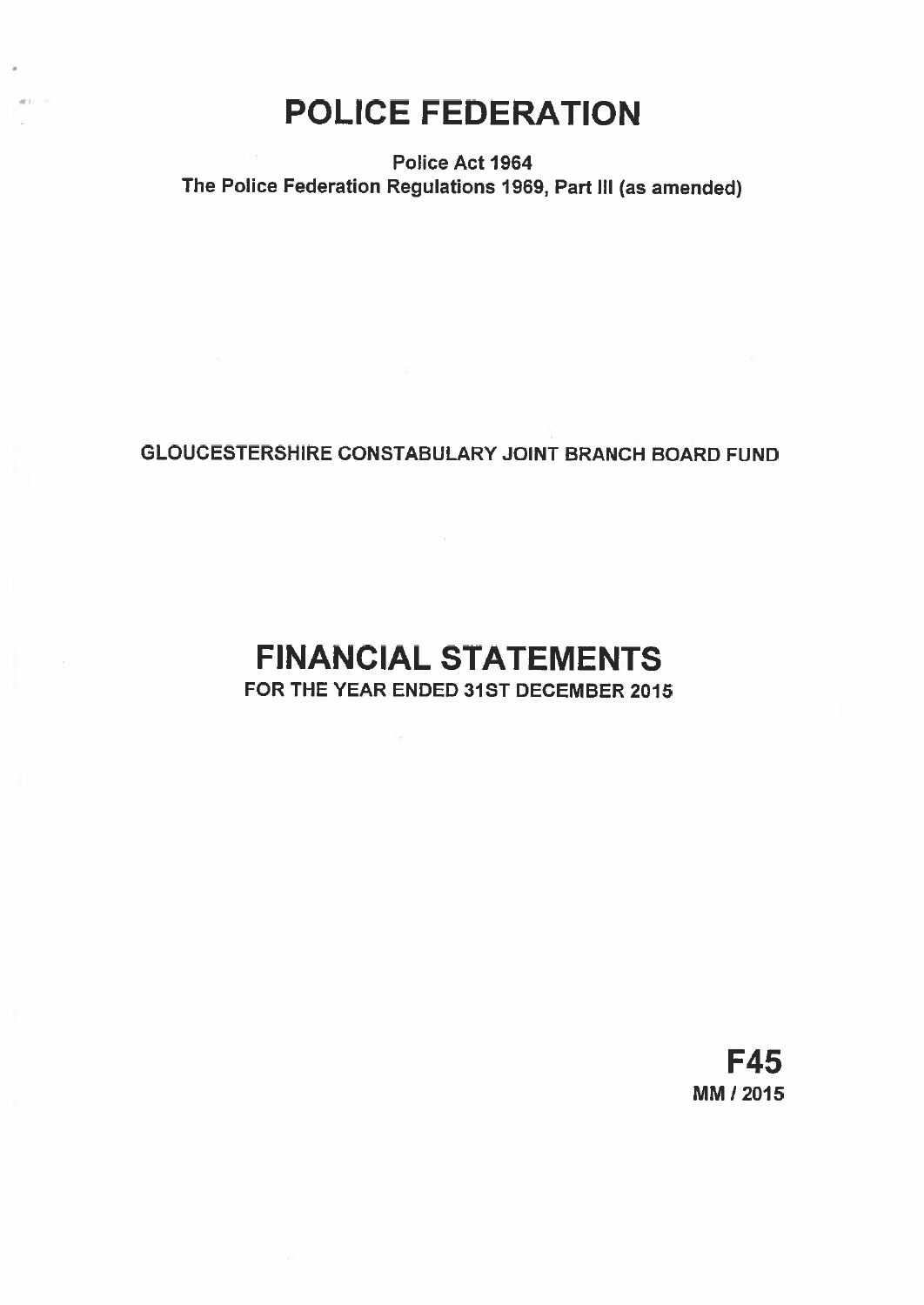#### GLOUCESTERSHIRE CONSTABULARY JOINT BRANCH BOARD FUND

#### YEAR ENDED 31ST DECEMBER 2015

- CHAIRMAN S. Johnson 6a Kingscroft Road Hucclecote Gloucestershire GL3 3RF
- SECRETARY G. Riley 6a Kingscroft Road **Hucclecote** Gloucestershire GL3 3RF
- TREASURER T. Moss 6a Kingscroft Road **Hucclecote** Gloucestershire GL3 3RF
- AUDITORS George Hay & Company Chartered Accountants & Statutory Auditors 83 Cambridge Street Pimlico London SW1V 4P5
- TRUSTEES **I**: White Gloucestershire Constabulary Police Headquarters No.1 Waterwells Quedgeley GL2 2AN

S. Hale Gloucestershire Constabulary Police Headquarters No.1 Waterwells Quedgeley GL2 2AN

N. Winter Gloucestershire Constabulary Police Headquarters No.1 Waterwells Quedgeley GL2 2AN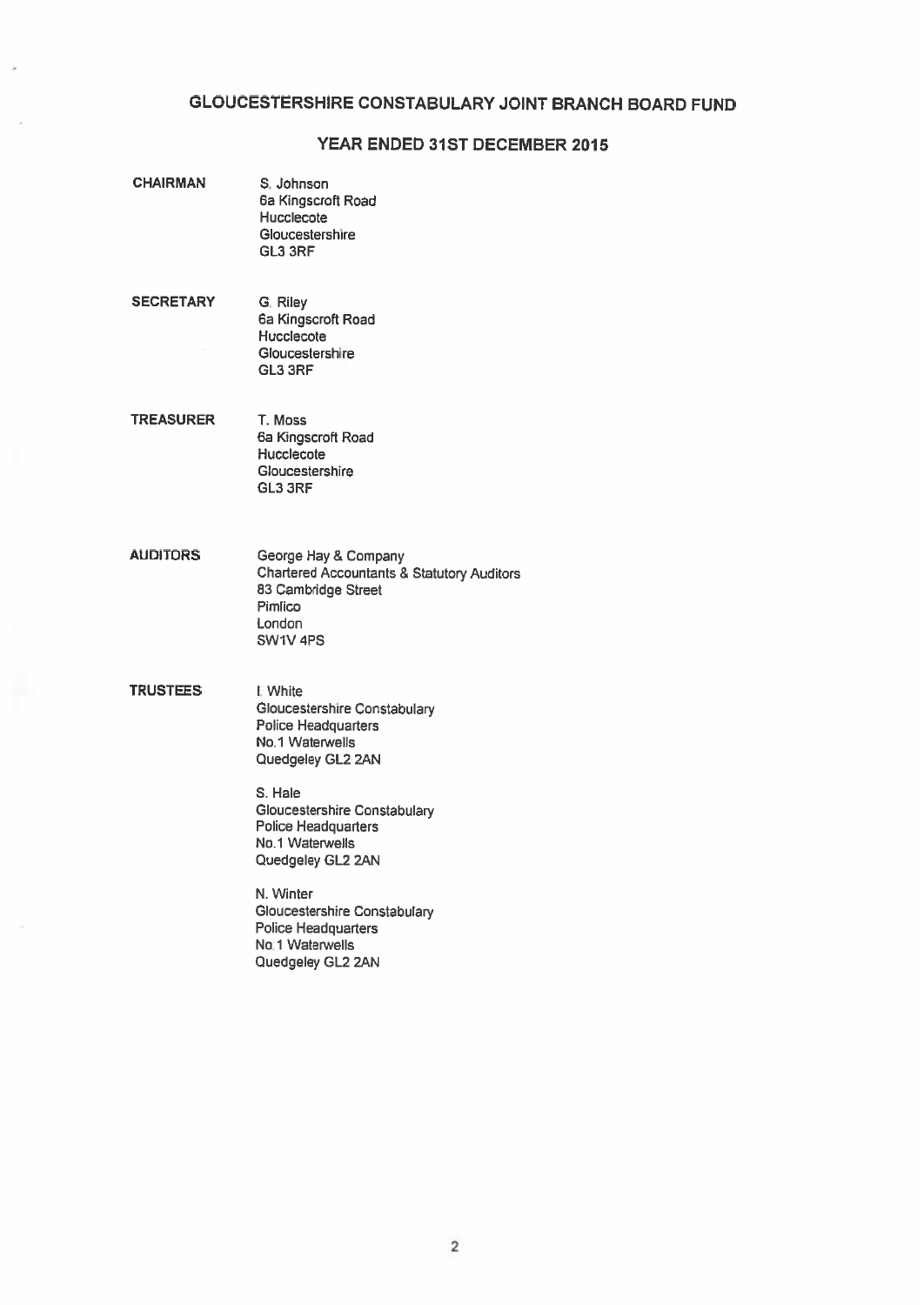### INDEPENDENT AUDITOR'S REPORT TO THE MEMBERS OF GLOUCESTERSHIRE CONSTABULARY JOINT BRANCH BOARD FUND

We have audited the financial statements of the Gloucestershire Constabulary Joint Branch Board Fund for the year ended 31st December 2015, which comprise the Income and Expenditure Account, the Balance Sheet, and the related notes. The financial statements have been prepared under the requirements of the Police Federation Regulations and Fund Rules.

This report is made solely to the Fund's members, as a body. Our audit work has been undertaken so that we might state to the Fund's members those matters we are required to state to them in an auditor's report and for no other purpose. To the fullest extent permitted by law, we do not accept or assume responsibility to anyone other than the Fund and the Fund's members as a body, for our audit work, for this report, or for the opinions we have formed.

#### Respective responsibilities of the management committee and auditors

As explained more fully in the Statement of Management Committee's Responsibilities set out in the notes to the financial statements the management committee are responsible for the preparation of the financial statements and for being satisfied that they fairly reflect the state of the Fund's affairs as at 31st December 2015 and of its results for the year then ended.

Our responsibility is to audit and express an opinion on the financial statements in accordance with applicable law and International Standards on Auditing (UK and Ireland) Those standards require us to comply with the Auditing Practices Board's Ethical Standards for Auditors.

#### Scope of the audit of the financial statements

An audit involves obtaining evidence about the amounts and disclosures in the financial statements sufficient to <sup>g</sup>ive reasonable assurance that the financial statements are free from material misstatement, whether caused by fraud or error. This includes an assessment of: whether the accounting policies are appropriate to the Fund's circumstances and have been consistently applied and adequately disclosed; the reasonableness of signiflcant accounting estimates made by the management committee; and the overall presentation of the financial statements.

#### Opinion on financial statements

In our opinion the financial statements:

- fairly reflect the state of the Fund's affairs as at 31st December <sup>2015</sup> and of its results for the year then ended;
- have been property prepared in accordance with the measurement principles of United Kingdom Generally Accepted Accounting Practice; and
- have been prepared in accordance with the Police Federation Regulations and Fund Rules.

Signed

 $t$  to  $\gamma$  ) day  $t$ 

George Hay & Company Chartered Accountants & Statutory Auditors 83 Cambridge Street Pimlico London  $\frac{3 \cdot 1.2 \cdot 16}{5 \cdot 1.2 \cdot 16}$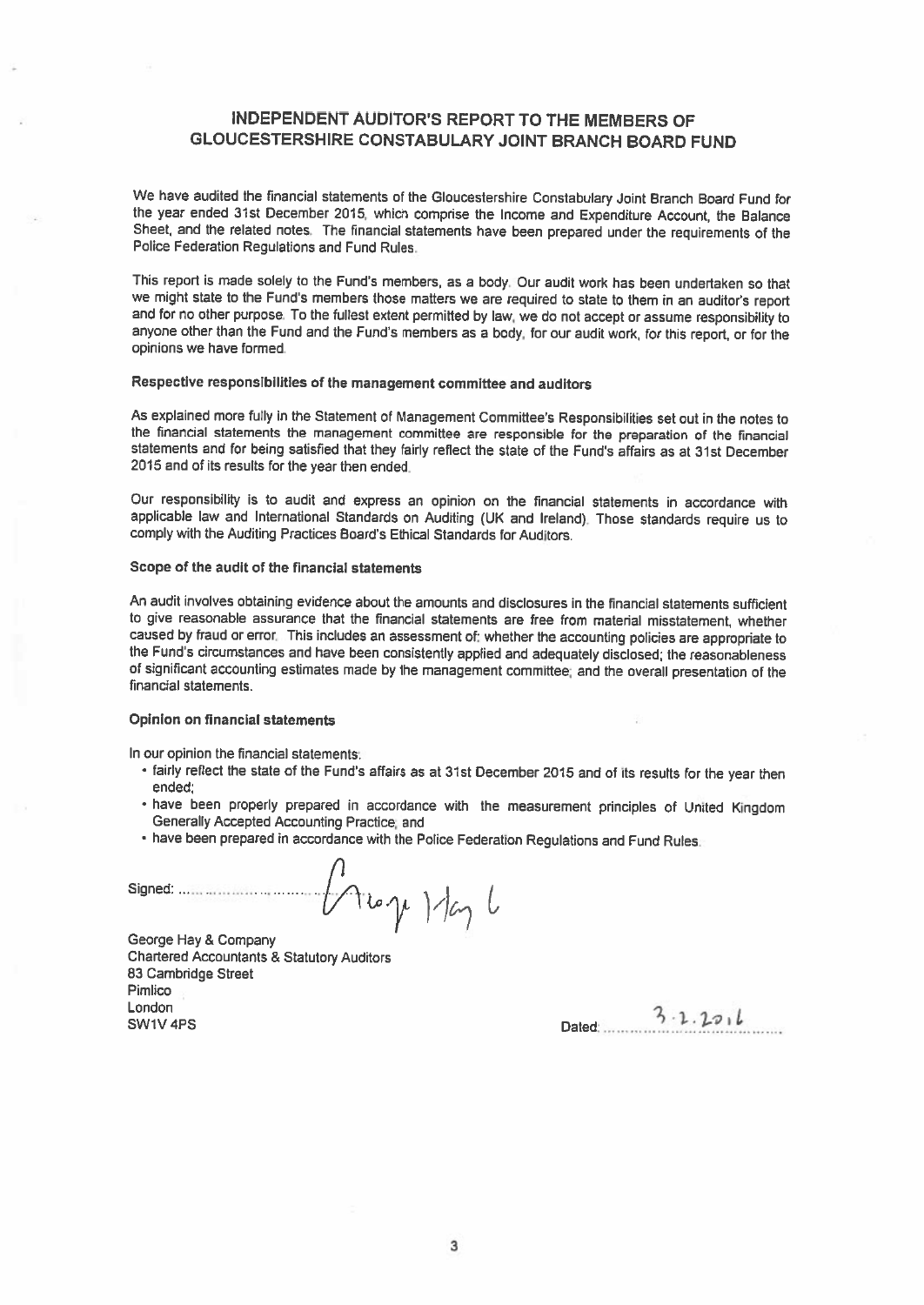#### INCOME AND EXPENDITURE ACCOUNT FOR THE YEAR ENDED 31ST DECEMBER 2015

|                                                               | $(01.01.15 -$<br>31.03.15 | $(01.04.15 -$<br>31.12.15) | 2015      | 2014     |
|---------------------------------------------------------------|---------------------------|----------------------------|-----------|----------|
| <b>INCOME</b>                                                 |                           |                            |           |          |
| <b>Weekly Subscriptions</b>                                   |                           |                            |           |          |
| Constables                                                    | 60.561                    | 177,220                    | 237,781   | 246,730  |
| Sergeants                                                     | 8,805                     | 25,076                     | 33,881    | 36,254   |
| Inspectors                                                    | 2,848                     | 8,502                      | 11,351    | 13,617   |
|                                                               | 72,214                    | 210,798                    | 283,013   | 296,601  |
|                                                               |                           |                            |           |          |
|                                                               |                           |                            |           |          |
| Less: Payable to Central/Joint Committees (70%)               |                           |                            |           |          |
| Constables                                                    | 42,318                    | 124,128                    | 166,446   | 172,711  |
| Sergeants                                                     | 6,178                     | 17,538                     | 23.717    | 25,378   |
| <b>Inspectors</b>                                             | 1.994                     | 5.952                      | 7.946     | 9,532    |
|                                                               | 50,490                    | 147,618                    | 198,109   | 207,621  |
| <b>NET INCOME</b>                                             |                           |                            | 84.904    | 88,980   |
|                                                               |                           |                            |           |          |
| Less: ADMINISTRATIVE EXPENSES (Note 1)                        |                           |                            | 115,457   | 121,064  |
| (DEFICIT) OF SUBSCRIPTION INCOME<br><b>OVER EXPENDITURE</b>   |                           |                            | (30, 553) | (32,084) |
| Add: Other Income - (Note 1.1)                                |                           |                            | 42,796    | 50,772   |
| <b>SURPLUS FOR THE YEAR</b><br><b>BEFORE GAINS / (LOSSES)</b> |                           |                            | 12,243    | 18,688   |
| Gains / (Losses) - (Specify)                                  |                           |                            |           |          |

| <b>SURPLUS FOR THE YEAR</b>       | 12.243              | 18.688  |
|-----------------------------------|---------------------|---------|
| ACCUMULATED FUND BROUGHT FORWARD. | 489.140             | 470.452 |
| ACCUMULATED FUND CARRIED FORWARD. | £ 501,383 £ 489,140 |         |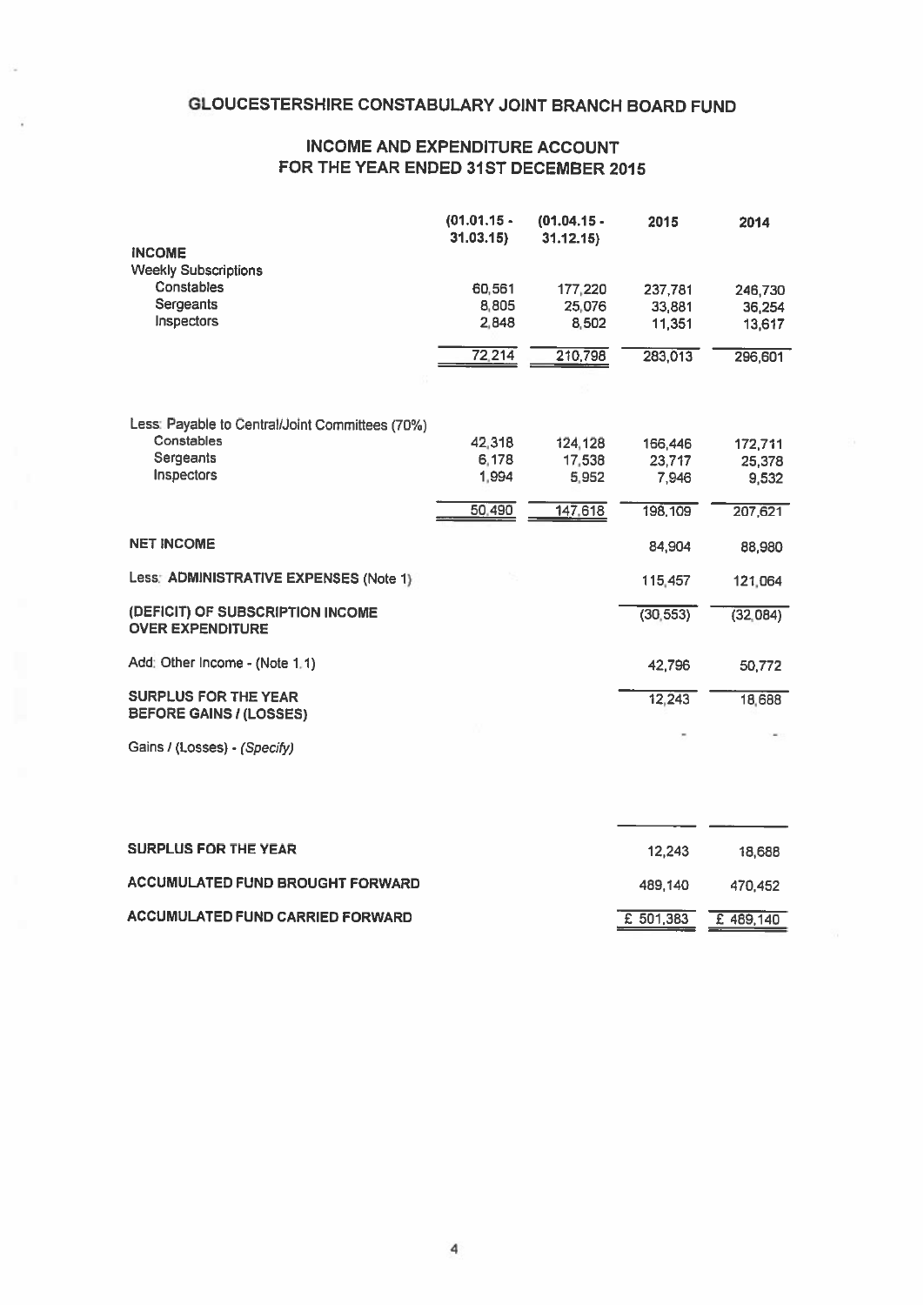## GLOUCESTERSHIRE CONSTABULARY JOINT BRANCH BOARD FUND

#### BALANCE SHEET AS AT 31ST DECEMBER 2015

|                                                                      | Cost             | Accumulated<br>Depreciation/<br>Revaluation/ | 2015<br>Net Book<br>Value | 2014      |
|----------------------------------------------------------------------|------------------|----------------------------------------------|---------------------------|-----------|
| <b>FIXED ASSETS</b>                                                  |                  | Impairment                                   |                           |           |
| <b>Furniture and Fittings</b>                                        |                  |                                              |                           |           |
| <b>Computer Equipment</b>                                            | 38,323           | 38,323                                       |                           |           |
| Investments                                                          | 215,136          |                                              | 215,136                   | 210,738   |
| Others - (Specify)                                                   |                  |                                              |                           |           |
| Property                                                             | 206,551          |                                              | 206,551                   | 206,551   |
| <b>Electrical Equipment</b><br><b>Office Equipment</b>               | 20,131<br>62,543 | 20,072                                       | 59                        | 80        |
|                                                                      |                  | 43,591                                       | 18,952                    | 3,045     |
|                                                                      | 542,684          | 101,986                                      | 440,698                   | 420,414   |
| <b>CURRENT ASSETS</b>                                                |                  |                                              |                           |           |
| <b>Subscriptions Due</b>                                             |                  | 22,984                                       |                           |           |
| Cash at Bank and in Hand                                             |                  | 38,999                                       |                           | 68,384    |
| Others - (Specify)                                                   |                  |                                              |                           |           |
| <b>Stock</b>                                                         |                  |                                              |                           | 180       |
| <b>Debtors</b>                                                       |                  | 29,946                                       |                           | 19,630    |
|                                                                      |                  | 91,929                                       |                           | 88,194    |
| Less:                                                                |                  |                                              |                           |           |
| <b>CURRENT LIABILITIES</b>                                           |                  |                                              |                           |           |
| Contributions due to Central Committees (Note 4)                     |                  | 16,088                                       |                           | (272)     |
| <b>Corporation Tax</b>                                               |                  | 490                                          |                           | 853       |
| <b>Sundry Accrued Expenses</b><br>Loan                               |                  | 14,666                                       |                           | 18,887    |
|                                                                      |                  |                                              |                           |           |
|                                                                      |                  | 31,244                                       |                           | 19,468    |
|                                                                      |                  |                                              |                           |           |
| <b>NET CURRENT ASSETS/(LIABILITIES)</b>                              |                  |                                              | 60,685                    |           |
|                                                                      |                  |                                              |                           | 68,726    |
| TOTAL ASSETS LESS CURRENT LIABILITIES                                |                  |                                              | 501,383                   | 489,140   |
| CREDITORS: amounts falling due after more than one year<br>(Specify) |                  |                                              |                           |           |
|                                                                      |                  |                                              |                           |           |
|                                                                      |                  |                                              |                           |           |
| <b>NET ASSETS</b>                                                    |                  |                                              | £ 501,383                 | £ 489,140 |
| <b>REPRESENTED BY</b>                                                |                  |                                              |                           |           |
| <b>Accumulated Fund</b>                                              |                  |                                              |                           |           |
| Other Reserves - (Specify)                                           |                  |                                              | 501,383                   | 489,140   |
|                                                                      |                  |                                              |                           |           |
|                                                                      |                  |                                              | £ 501,383                 | £ 489,140 |
|                                                                      |                  |                                              |                           |           |
|                                                                      |                  |                                              |                           |           |
| Signed                                                               |                  | <b>CHAIRMAN</b>                              |                           |           |
|                                                                      |                  |                                              |                           |           |
|                                                                      |                  |                                              |                           |           |
|                                                                      |                  |                                              |                           |           |
| Signed                                                               |                  | <b>TREASURER</b>                             |                           |           |
|                                                                      |                  |                                              |                           |           |
| Date accounts approved                                               |                  |                                              |                           |           |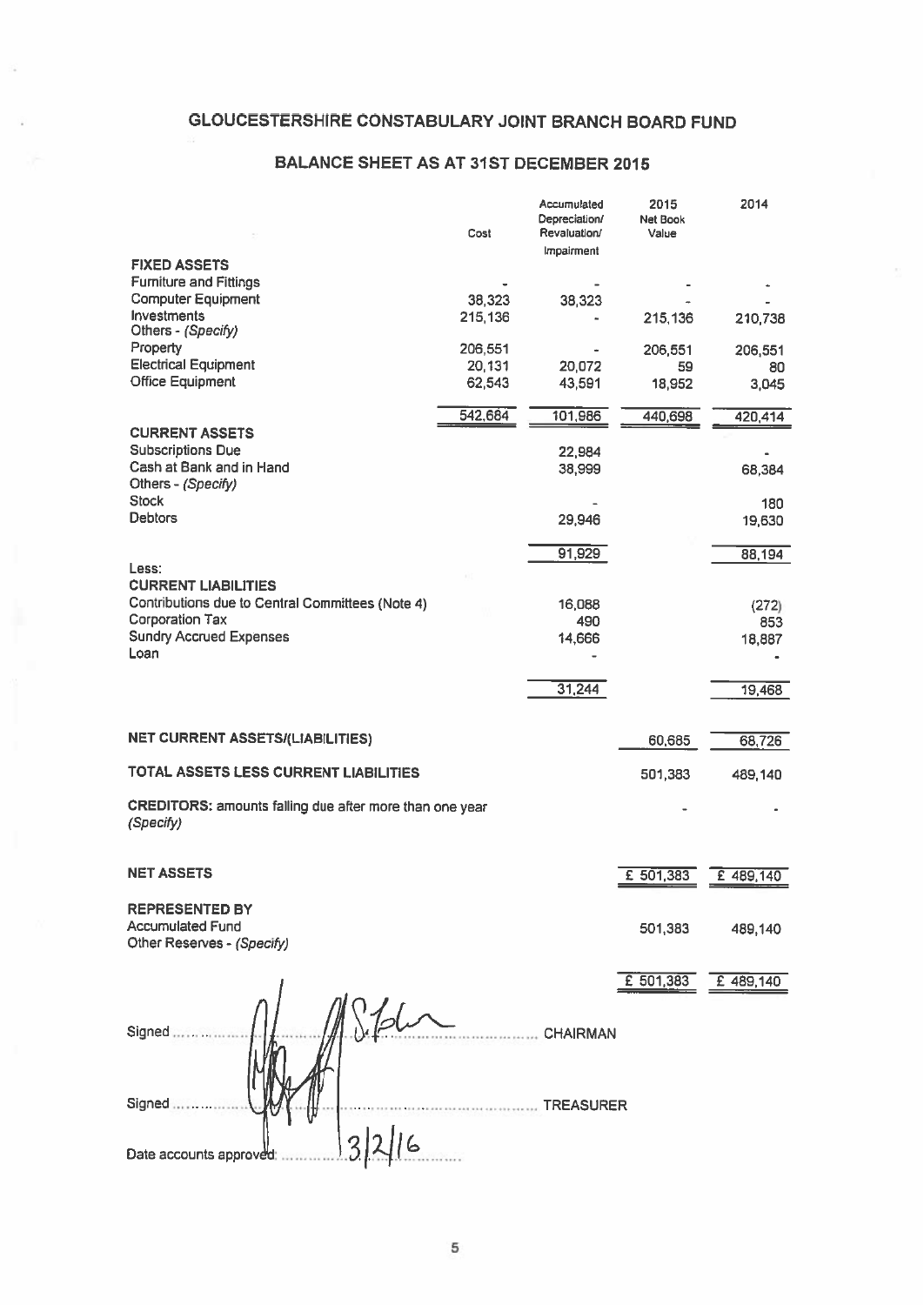## GLOUCESTERSHIRE CONSTABULARY JOINT BRANCH BOARD FUND NOTES TO THE FINANCIAL STATEMENTS FOR THE YEAR ENDED 31ST DECEMBER 2015

| 1. | <b>ADMINISTRATIVE EXPENSES</b>                                                 | 2015            | 2014          |
|----|--------------------------------------------------------------------------------|-----------------|---------------|
|    |                                                                                |                 |               |
|    | Annual Conference                                                              | 10,249          | 14,378        |
|    | <b>Audit and Accountancy Charges</b>                                           | 4,674           | 4,114         |
|    | <b>Bank Charges</b>                                                            | 203             | 141           |
|    | <b>Clerical Assistance and Social Security Costs</b>                           | 27,244          | 27,064        |
|    | <b>Computer Consumables</b>                                                    | 728             |               |
|    | <b>Corporation Tax</b>                                                         | 490             | 855           |
|    | Depreciation                                                                   | 6,337           | 2,352         |
|    | Donations - (Specify)                                                          |                 |               |
|    | Police Roll of Honour                                                          | 100             | 100           |
|    | National Association of Retired Police Officers                                | 317             |               |
|    | Just Giving: Merseyside Police Federation Trust<br><b>Hollie Gazzard Trust</b> | 200             |               |
|    | James Hopkins Trust                                                            | 350             |               |
|    | <b>D Phillips Memorial Fund</b>                                                | 350             |               |
|    | Other                                                                          | 200             |               |
|    |                                                                                | 60              |               |
|    | Honoraria                                                                      |                 |               |
|    | Insurance                                                                      | 7,000           | 6,328         |
|    | <b>Meeting Expenses</b>                                                        | 1,756           | 2,140         |
|    | Postage, Printing and Stationery                                               | 1,128           | 1,172         |
|    | <b>Repairs and Maintenance</b>                                                 | 3,630           | 2,787         |
|    | <b>Sundry Expenses</b>                                                         | 11,578<br>1,295 | 25,705<br>959 |
|    | <b>Telephone Charges</b>                                                       | 4,825           | 3,694         |
|    | <b>Travelling and Subsistence</b>                                              | 19,458          | 15,584        |
|    |                                                                                |                 |               |
|    | Other Expenses:                                                                |                 |               |
|    | <b>Light and Heat</b>                                                          | 1,609           | 1,887         |
|    | <b>Legal and Professional</b>                                                  | 2,369           | 2,412         |
|    | Loan Interest                                                                  |                 |               |
|    | <b>Payroll Services</b>                                                        | 1,088           | 1,085         |
|    | Rates                                                                          | 1,676           | 1,642         |
|    | Training                                                                       | 3,262           | 230           |
|    | <b>Presentations and Gifts</b>                                                 | 342             | 3,915         |
|    | <b>Website Costs</b>                                                           | 2,940           | 2,520         |
|    |                                                                                |                 |               |
|    | TOTAL AS PER INCOME AND EXPENDITURE ACCOUNT                                    | £ 115,457       | £ 121,064     |
|    | <b>1.1 OTHER INCOME</b>                                                        |                 |               |
|    | Bank interest (gross)                                                          | 36              |               |
|    | Reimbursement of administration expenses                                       | 33,683          | 39,438        |
|    | Profit from mailshot and commissions                                           | 2,678           | 4,115         |
|    | Sale of vouchers                                                               |                 | (24)          |
|    | Website advertising                                                            | 2,000           | 2,000         |
|    | Investment income and realised gain                                            | 4,399           | 5,243         |
|    |                                                                                |                 |               |
|    | TOTAL AS PER INCOME AND EXPENDITURE ACCOUNT                                    | $£$ 42,796      | £ $50,772$    |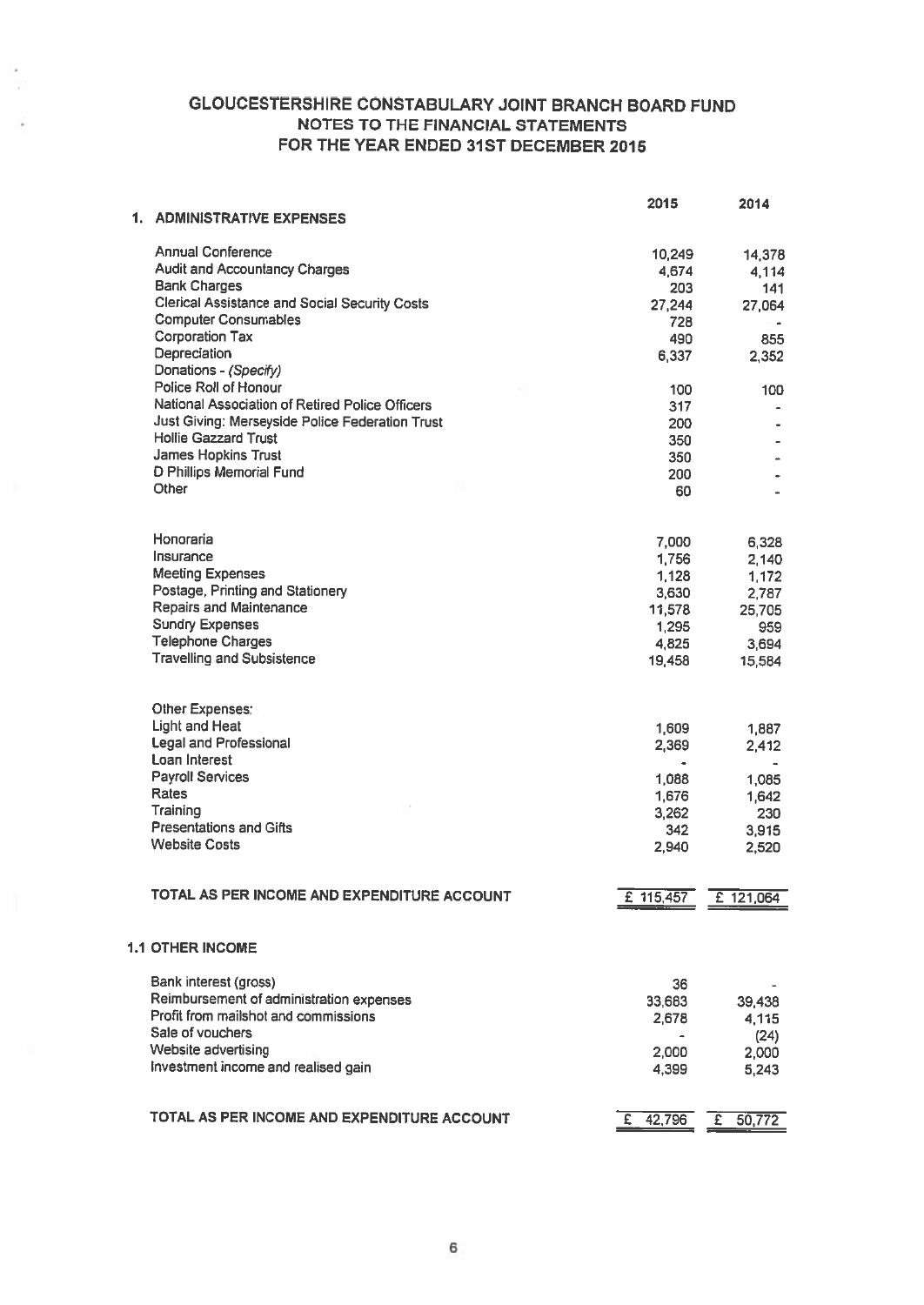#### GLOUCESTERSHIRE CONSTABULARY JOINT BRANCH BOARD FUND NOTES TO THE FINANCIAL STATEMENTS FOR THE YEAR ENDED 31ST DECEMBER 2015

#### 2. ACCOUNTING POLICIES

#### A. Accounting Convention

The financial statements have been prepared under the historic cost convention

#### B. Income

Income is primarily derived from subscriptions collected from the Funds members Other income sources may include rental/investment income and income generated from providing member services.

#### C. Expenditure

Expenditure is shown inclusive of Value Added Tax.

#### 0. Depreciation

Depreciation has been calculated at rates required to write off the relevant assets over their anticipated lives.

The applicable annual rates are: Furniture and Fittings<br>
Computer Equipment<br>
Computer Equipment<br>  $\begin{array}{r} -15\% \text{ straight line basis} \\ -25\% \text{ straight line basis} \end{array}$ Other Assets Property - (Specify) example and the most depreciated with the not depreciated

- 25% straight line basis — 25% reducing balance basis

No depreciation is provided on freehold properties. It is the fund's practice to maintain these assets in <sup>a</sup>

#### E. Taxation

Provision is made for Corporation Tax in respect of the Fund's liability to taxation on investment income, capital gains and income derived from third party transactions.

#### F. Investments

Investments are shown in the financial statements at cost less provision for impairment in value.